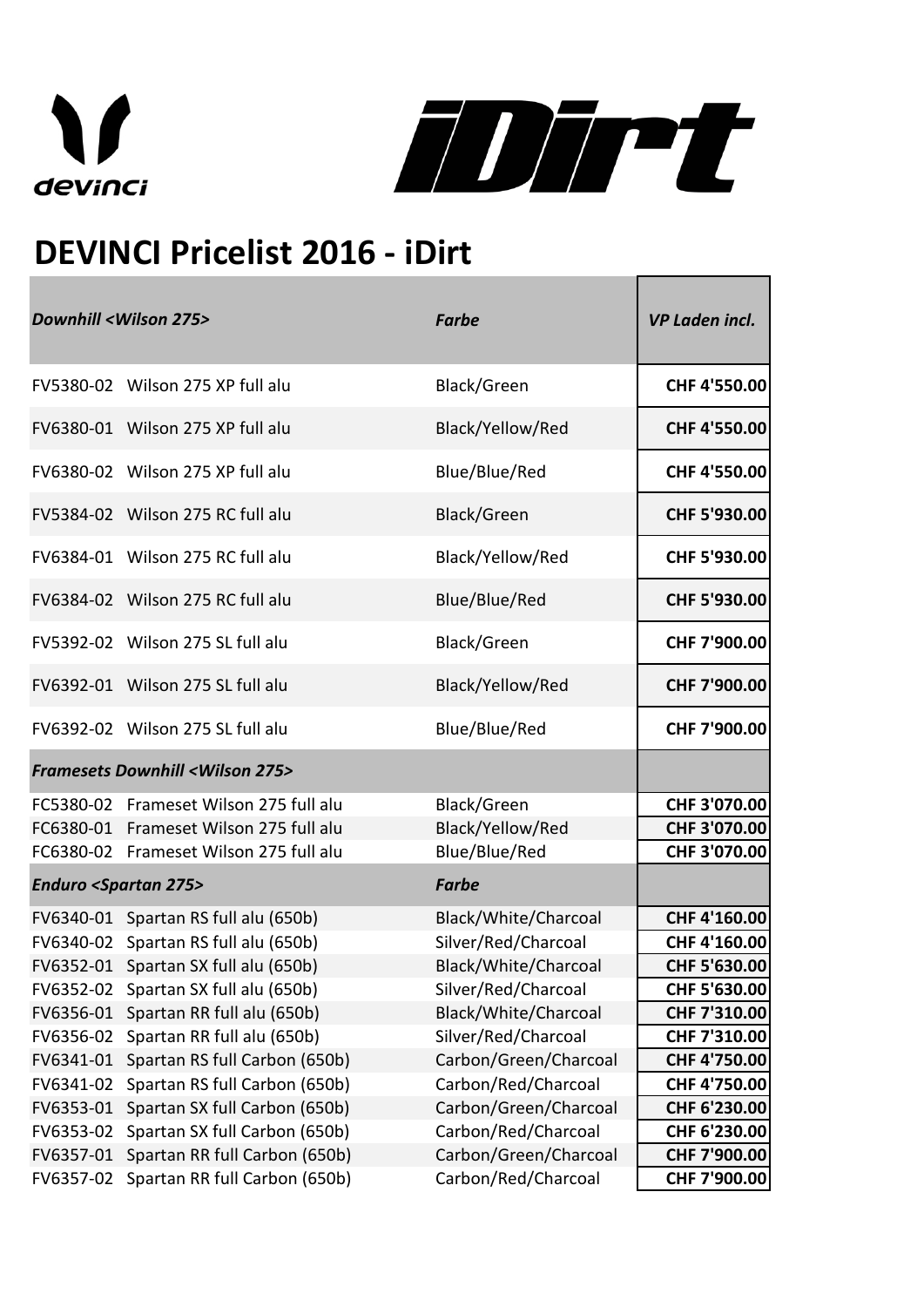|                                                         | <b>Framsets Enduro <spartan 275=""></spartan></b> |                       |                     |
|---------------------------------------------------------|---------------------------------------------------|-----------------------|---------------------|
| FC6340-01                                               | Frameset Spartan full alu (650b)                  | Black/White/Charcoal  | CHF 2'480.00        |
| FC6340-02                                               | Frameset Spartan full alu (650b)                  | Silver/Red/Charcoal   | CHF 2'480.00        |
| FC6350-01                                               | Frameset Spartan full Carbon (650b)               | Carbon/Green/Charcoal | CHF 3'070.00        |
| FC6350-02                                               | Frameset Spartan full Carbon (650b)               | Carbon/Red/Charcoal   | CHF 3'070.00        |
|                                                         | <b>Enduro/Allmountain <troy 275=""></troy></b>    |                       |                     |
|                                                         | FV6320-01 Troy S full alu (650b)                  | Black/Red/Charcoal    | CHF 3'170.00        |
| FV6321-01                                               | Troy RS full alu (650b)                           | Black/Red/Charcoal    | CHF 3'670.00        |
|                                                         | FV6325-01 Troy SX full alu (650b)                 | Black/Red/Charcoal    | CHF 5'240.00        |
| FV6329-01                                               | Troy RR full alu (650b)                           | Black/Red/Charcoal    | CHF 7'010.00        |
| FV6323-01                                               | Troy RS full Carbon (650b)                        | Carbon/White/Charcoal | CHF 4'260.00        |
| FV6323-02                                               | Troy RS full Carbon (650b)                        | Carbon/Green/Charcoal | CHF 4'260.00        |
| FV6327-01                                               | Troy SX full Carbon (650b)                        | Carbon/White/Charcoal | CHF 5'830.00        |
| FV6327-02                                               | Troy SX full Carbon (650b)                        | Carbon/Green/Charcoal | CHF 5'830.00        |
| FV6331-01                                               | Troy RR full Carbon (650b)                        | Carbon/White/Charcoal | CHF 7'600.00        |
| FV6331-02                                               | Troy RR full Carbon (650b)                        | Carbon/Green/Charcoal | CHF 7'600.00        |
| <b>Framsets Enduro/Allmountain <troy 275=""></troy></b> |                                                   |                       |                     |
| FC6321-01                                               | Frameset Troy full alu (650b)                     | Black/Red/Charcoal    | CHF 2'090.00        |
| FC6330-01                                               | Frameset Troy full Carbon (650b)                  | Carbon/White/Charcoal | CHF 2'680.00        |
| FC6330-02                                               | Frameset Troy full Carbon (650b)                  | Carbon/Green/Charcoal | CHF 2'680.00        |
| <b>Darwin</b>                                           |                                                   | <b>Farbe</b>          |                     |
| FV5232-01                                               | Darwin S full alu                                 | Black/White           | CHF 1'750.00        |
| FV5234-01                                               | Darwin XP full alu                                | Black/Blue            | CHF 2'130.00        |
| FV6240-01                                               | Darwin SL full Carbon                             | Carbon/Red/Blue       | CHF 3'270.00        |
| <b>Framesets Darwin</b>                                 |                                                   |                       |                     |
|                                                         | FC6240-01 Frameset Darwin full Carbon             | Carbon/Red/Blue       | <b>CHF 1'600.00</b> |
| <b>Downhill <hendrix></hendrix></b>                     |                                                   |                       |                     |
|                                                         | FV6315-01 Hendrix RS full alu                     | Black/Orange          | CHF 3'670.00        |
|                                                         | <b>Framesets Downhill <hendrix></hendrix></b>     |                       |                     |
|                                                         | FC6315-01 Frameset Hendrix full alu               | Black/Orange          | CHF 2'090.00        |
| <b>Minus</b>                                            |                                                   |                       |                     |
|                                                         | FV6250-11 Minus RS full alu                       | White/Red             | CHF 2'030.00        |
| <b>E-Griffin</b>                                        |                                                   |                       |                     |
|                                                         | E-Griffin full alu                                |                       | CHF 3'170.00        |
| <b>Hybrid Highlight <newton></newton></b>               |                                                   |                       |                     |
| FV5480-01 Newton S                                      |                                                   | Black/White           | CHF 1'460.00        |
| FV5481-01                                               | Newton S WF                                       | White/Charcoal        | CHF 1'460.00        |
|                                                         | FV4360-01 Newton XP                               | Black/Yellow          | CHF 1'650.00        |
|                                                         | FV4362-01 Newton RC                               | Silver/Yellow         | CHF 2'030.00        |
|                                                         |                                                   |                       |                     |